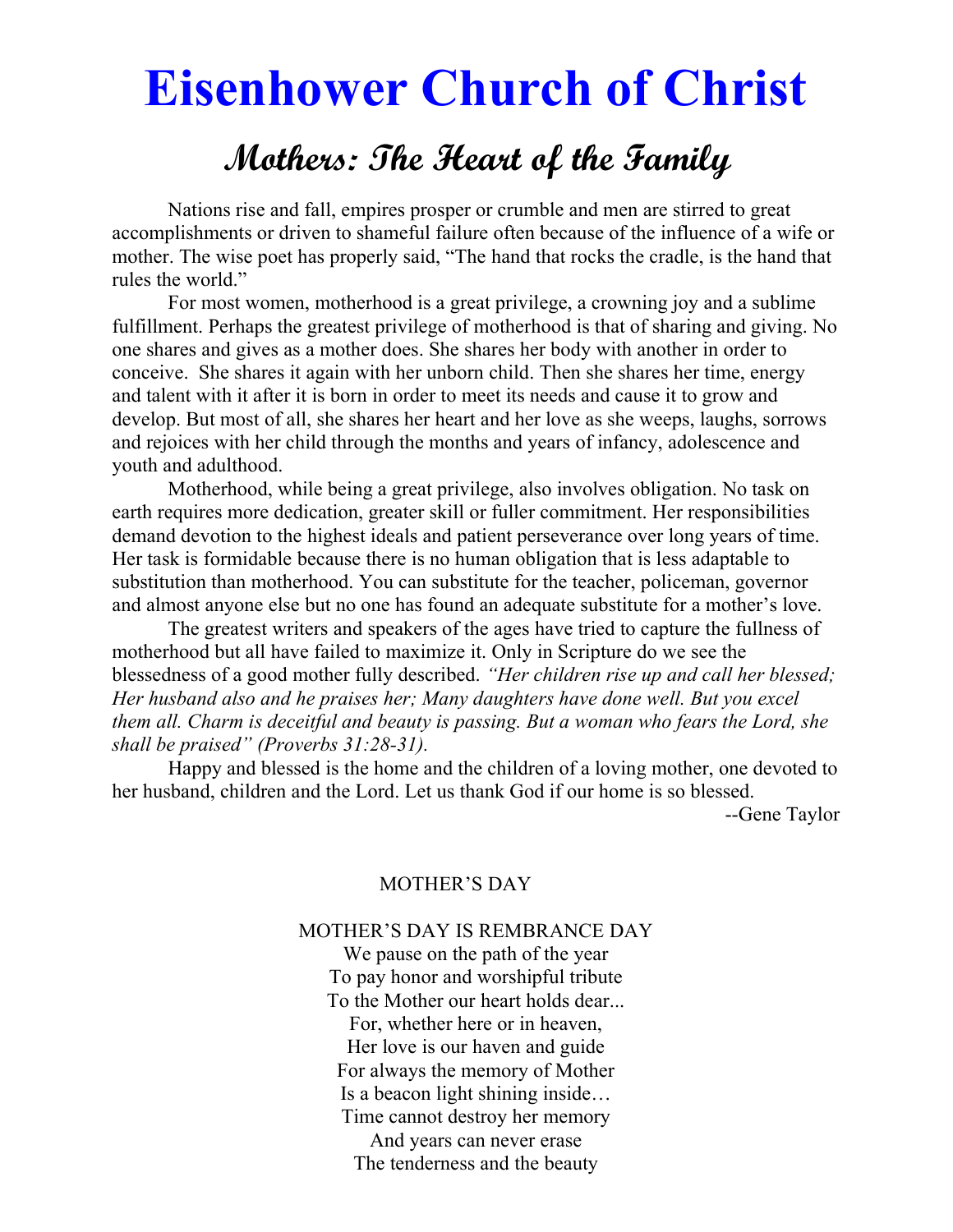Of the love in a Mother's face… And, when we think of our Mother, We draw nearer to God above, For only God in His Greatness Could fashion a MOTHER'S LOVE.

# Helen Steiner Rice

#### Placed Membership

Bill and Colleen Wood placed their membership with us here at Eisenhower last Sunday. We want to welcome them to our fellowship and work for the Lord.

#### Prayer Request

John Wood is still on a ventilator and sedated. As to date, there has been no change in his condition.

Richard Ochoa (Rudy's brother) underwent open heart surgery last week. Rudy & Emma had requested prayers for their travel to Kansas to be there for him.

Cathy Eastwood underwent foot surgery on Monday, May 2nd. Her surgery went well. However, Cathy did have some complications following her surgery.

Bonnie Sorenson has requested prayers for her great nephew, Elijah, who had colon surgery recently but now has a problem with his breathing. Elijah needs prayers.

#### Prayer List

Dr. Hank Abrams; Sheila Alcazar; Maria Anaya; Mary Anchondo; Wayne Anderson; Betty Branson; Bill and Mary Brown; Glenna Callendar; LaDonna Chism; Cathy Eastwood; Dana Erwin; Philip Garza; Hattie Gilmore; Wes Goodman; Doug Guynn; Elaine Huntington; Mildred Lee; Vanessa Machuca; Ora McAfee; Glenda McMillan; Melissa Moore; Juan & Estella Morolez; Richard Ochoa; Bruce & Trina Plyler; Chassidy Rayos; Carlos Reyes; Daniel Reyes; David Ryan; Lisa Salas; Reda Sowell; Marilyn Upshaw; Terresia Weaver; Lisa Wells; Janet Wesson; Carolyn Wilkerson; Charles Wood; John Wood, Julia York.

#### Eisenhower's Shut-ins

Dusty and Kathy Marshall; Glenna Callendar; Janelle Shirley and Marilyn Upshaw

#### Youth

Bible Quiz Question …

On what mountain did Abraham almost sacrifice Isaac?

Last Week's Quiz Answer…

Moses looked over into the Promised Land from Mount Nebo. (Deuteronomy 34:1)

#### Events

Watch "In Search of the Lord's Way" Sunday mornings at 7:30 am on KWES TV 9.

#### "Graduation Shower"

We will have a "Table Shower" honoring Lanie Halbert and Jaque Wood who will be graduating at the end of this month. You may personally give your gift or leave it on the table in the foyer. Again, congratulations to Lanie and Jaque!

#### Office News

Sunday, May 29th is our "Fifth Sunday Service."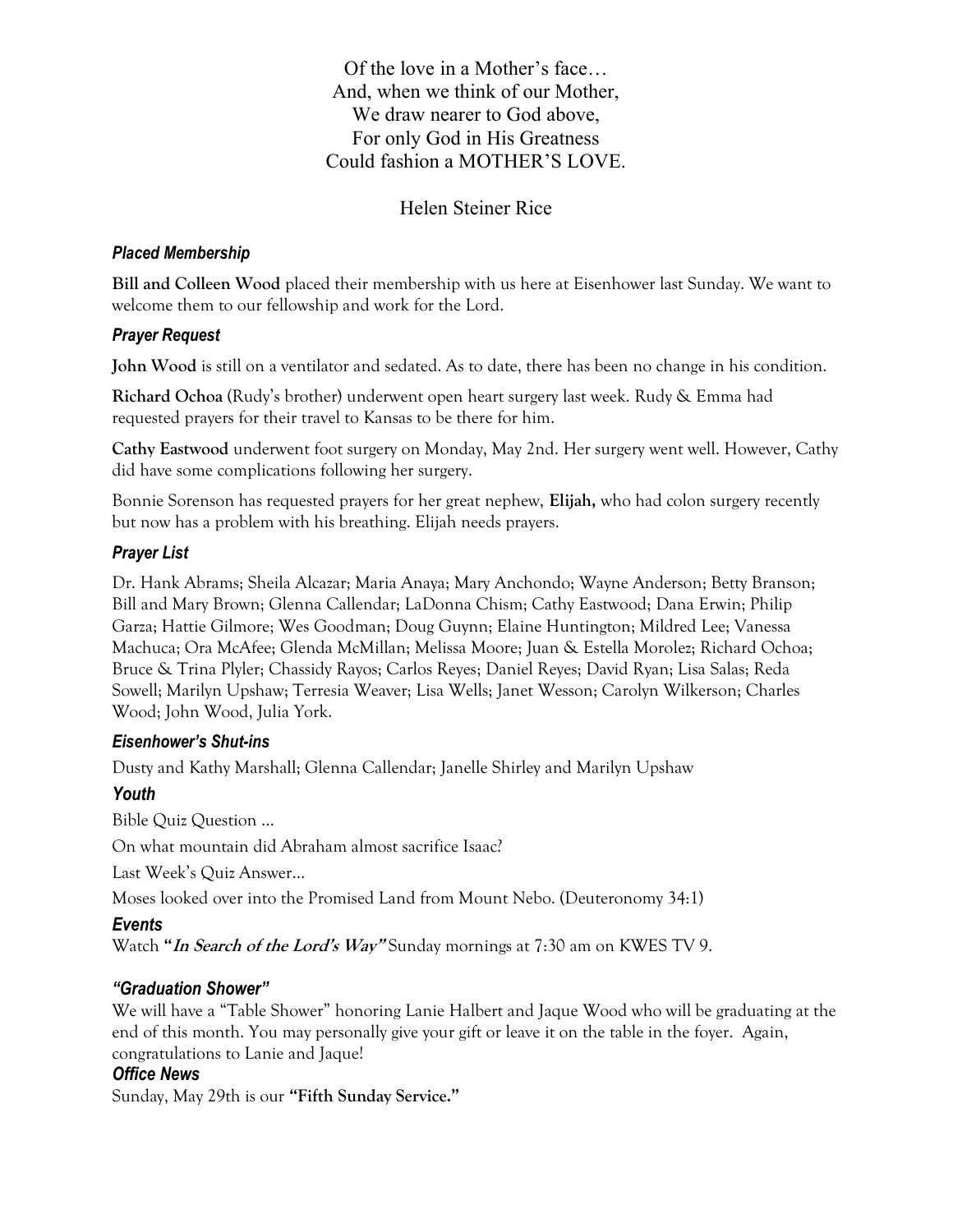# Bless The Lord, O My soul!

 Psalm 103 begins and ends with the words of this article's title. Oftentimes we pray that God will bless us; but David exhorted himself to bless (praise, speak well of) the Lord. "And all that is within me, bless His holy name!"  $(v.1b)$ . No doubt he wanted others to join him in praise; He even called upon the heavenly host of angels to bless the Lord. (vv. 20-22) What motivated David to write this?

As all of us should, David felt a keen awareness of God's grace. "Bless the Lord, O my soul, and forget not all His benefits." (v.2) what specific benefits?

"Who forgives all your *iniquities*", (v. 3a) David knew all too well the ravages of sin. Both adultery and murder made him liable to the death penalty! Yet God forgave him when he repented.

"Who heals all your diseases."  $(v, 3b)$  Some of David's psalms indicate he was no stranger to life-threatening disease. But the Lord restored his health.

"Who redeems your life from destruction." (v. 4a) From his experience as a shepherd boy, to his conflict with Goliath, to Saul's attempts on his life, to his battles as a warrior, David lived in constant danger. He survived only by God's gracious protection.

 "Who crowns you with loving kindness and tender mercies; Who satisfies your mouth with good things, so your youth is renewed like the eagles." (vs. 4b-5) Despite the turbulence in his life, David praised the Lord for taking such marvelous care of him.

 Read the rest of this psalm! Think not only how it relates to David, but to you. You may find yourself echoing David's words "Bless the Lord, O my soul!"

—Joe Slater, Justin, TX

"Now to Him who is able to do exceedingly abundantly above all that we ask or think, according to the power that works in us, to him be glory in the church by Christ Jesus to all generations, forever and ever. Amen."

(Ephesians 3:20-21)

| <b>May 8, 2022</b>       | A.M.              | P.M.           |
|--------------------------|-------------------|----------------|
| Announcements            | Larry May         | Larry May      |
| Song Leader              | Craig Wesson      | Cody Wesson    |
| Sermon                   | Allen Weakland    | Allen Weakland |
| <b>Opening Prayer</b>    | Larry May         | Larry May      |
| Scripture                | Tommy Garcia      | John Wood      |
| <b>Second Prayer</b>     | Jon Roemisch      | Gary Loving    |
| <b>Closing Prayer</b>    | Bill Ryan         | Charles Wood   |
| Lords Supper             |                   | Cody Wesson    |
| <b>Scripture Reading</b> | Oliver Hernandez  | Communion      |
|                          | Jr. Munoz         | (In Library)   |
|                          | Gary Loving       |                |
|                          | <b>Scot Straw</b> |                |

Other Responsibilities: Elder: Larry May 638-3990—Deacon: Jr. Munoz 212-2231 Pulpit: Richard Siler 556-2151—Table: Cody Wesson 934-4646—Song Leaders: Larry May 638- 3990—Recording Sermons: Cody Wesson 934-4646— Collections: Jacob Carson 940-3775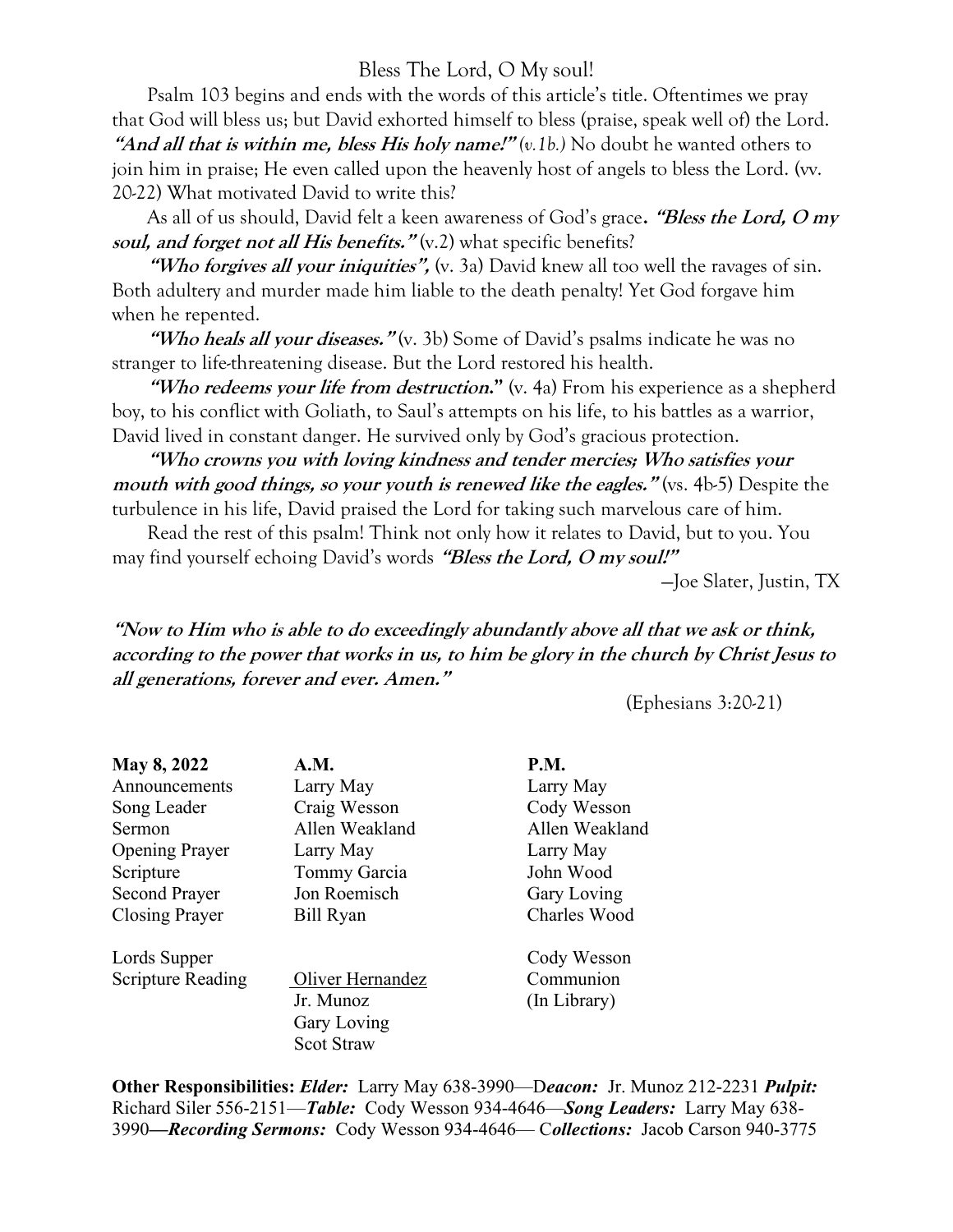# Sunday AM

"Sarah—Power of Faith" (Hebrews 11:11-12)

#### Sunday PM

"Changed Destiny" (I Thessalonians 5:1-11)

# Our Records

Bible Class… 70 Morning Worship…180 Evening Worship ...48 Wednesday...70 Contribution…...\$4,914.00